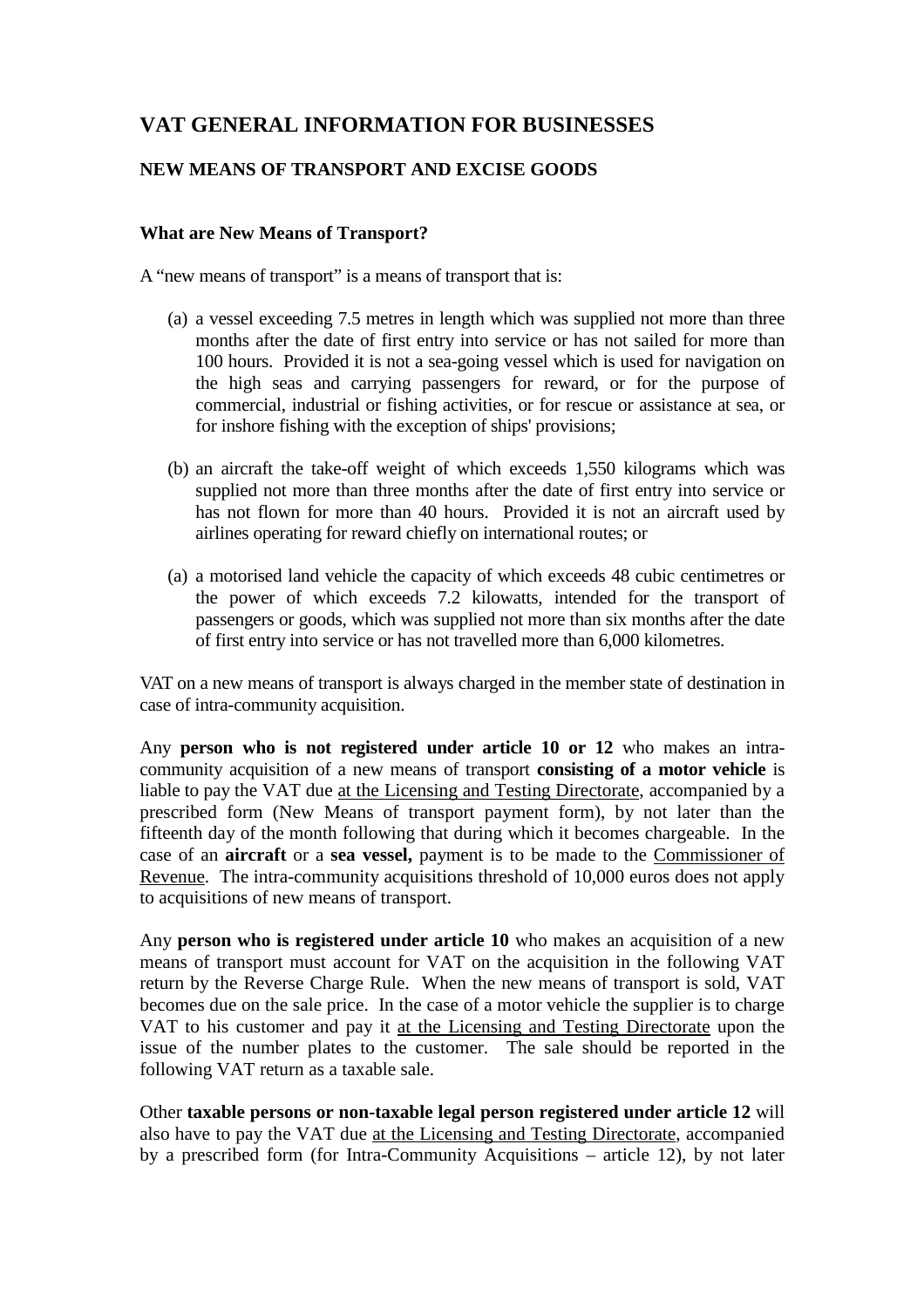than the fifteenth day of the month following that during which it becomes chargeable.

Any person who is not registered under article 10 and who intends to make an intracommunity **supply of a new means of transport** shall give notice thereof to the Commissioner by not later than the date of that supply. He should not charge VAT on the supply.

If he had incurred VAT on the new means of transport, he may claim a refund of VAT paid. However this should not exceed the lesser amount of either:

- (a) the amount he had paid on the purchase of the new means of transport; or
- (b) the amount of VAT due at the local rate on the selling price had VAT been charged in Malta.

## **What are Excise Goods?**

"Excise goods" are mineral oils, alcohol and alcoholic beverages and manufactured tobacco and that are subject to excise duty in terms of the Excise Duty Act.

If you are a taxable person or a non-taxable legal person and you purchase excise goods in another EU member state and these goods are transported from the other member state to Malta, you are liable to pay excise duty as well as VAT in Malta, whatever the value of the goods purchased and no matter whether you are registered for VAT under Articles 10, 11 or 12 of the VAT Act or not. The threshold of intracommunity acquisitions of 10,000 Euros does not apply to acquisitions of excise goods.

"Taxable person" means a person who carries on an economic activity, whatever the purpose or the result of that activity (economic activity is further defined in article 5 of the VAT Act). Therefore taxable persons who carry on an exempt economic activity such as medical doctors, insurance companies and persons registered under article 11 (i.e. persons operating below the established threshold for small undertakings) are also considered as taxable persons even though they are not obliged to charge and collect VAT.

If you are not registered under article 10, both excise duty and VAT have to be paid at the Customs office, using a special form that is available there,. If you are registered under article 10, VAT is reported as due in the appropriate box of the VAT return regarding intra-community acquisitions and is deductible in the same VAT return according to your right to deduct VAT.

If you are a private individual or you are not a taxable person and you buy excise goods in another member state for your private needs (and provided that the goods are transported by you to Malta), you will have to pay the Excise duties and the VAT in the other member state.

In case goods are transported by or on behalf of the supplier, Excise duties and VAT are due in Malta and it is the liability of the supplier to pay them and to register for VAT purposes in Malta.